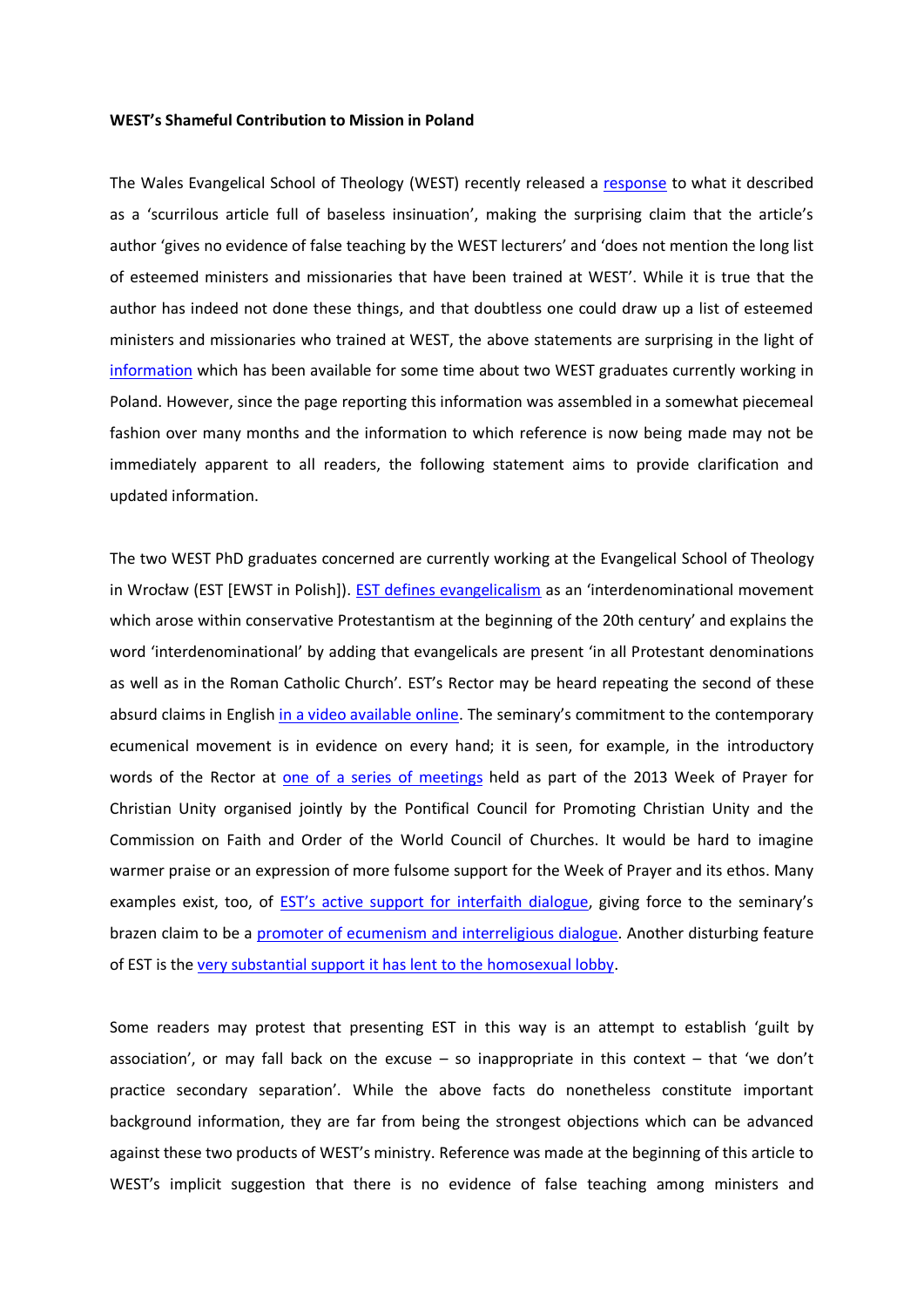missionaries trained at WEST. Let us then proceed to look at the two representatives of WEST's theology who are at work in Poland.

The first of these is Piotr Lorek. WEST seems to have a [high opinion](http://www.webcitation.org/6FHf0ZLPr) of him. We do not share that opinion. In a [paper on the](http://theologica.ewst.pl/uploads/2011/06/Lorek.P.29-38.ThW-4-2009.pdf) Apostle Paul's view of hell published in EST's peer-reviewed theological journal, Mr Lorek concluded that 'Paul probably thought that the existence of unbelievers ends with their physical death', dismissing several of Paul's epistles as 'deuteropauline' (see English abstract at the end). Are we to understand from WEST's response that there is 'no evidence of false teaching' here? Leaving aside the question as to what exactly it is that PhD candidates at WEST learn from the 'theological heavyweights' named in the response, it is imperative to state quite unequivocally that evangelicalism in Poland has no need for this false teaching or this false teacher.

Mr Lorek is not only a lecturer at EST, he was Director of Biblical Studies from 2005 to 2006 and since [2007 has been Academic Dean.](http://www.webcitation.org/6FHfvjBXf) This means that he does of course give his unqualified support to the seminary's ecumenical activities. Evidence of this support is too abundant to be listed in full. As an example, in a later section of the [video referred to earlier](http://www.youtube.com/watch?v=EtyZwM5hAs4) documenting a meeting held during the 2013 ecumenical Week of Prayer for Christian Unity, Mr Lorek himself can be seen interpreting for the visiting professor from Northern Ireland. Viewers can also watch as another lecture is delivered by a Roman Catholic priest.

The other WEST graduate currently working at EST is Sebastian Smolarz. WEST seems quite [proud of](http://www.webcitation.org/6FHf0ZLPr)  [this former student,](http://www.webcitation.org/6FHf0ZLPr) too. Once again we take the opposite view. Readers are asked to note that EST has for years been listing him as a [member of faculty.](http://www.webcitation.org/6FHfvjBXf) The seminary has never listed him as a 'guest lecturer', 'visiting lecturer', 'temporary lecturer' 'part-time lecturer' or 'not-really-very-closelyconnected-with-the-seminary-at-all lecturer' as one of us was once somewhat misleadingly – to say the least – given to understand. He is in fact the lecturer responsible for the courses on 'Introduction to the Old Testament' and 'Old Testament Theology' – no small commitment at what is after all a theological college – and regularly acts as [supervisor for student dissertations.](http://www.strateias.org/ssxls.pdf) Lest there should again be cries of 'guilt by association' and 'he doesn't have to practice secondary separation', it is important for readers to understand that the reason why Mr Smolarz fits in so well at EST is because he is himself an active and committed ecumenist. Why else would an ecumenical seminary have appointed him to the key position he holds and retained him for so long? As one example of many which could be given, readers' attention is drawn to a series of meetings held in January 2012 to mark the ecumenical Week of Prayer for Christian Unity. Firstly, Mr Smolarz agreed to address the [meeting held on Monday 9](http://www.webcitation.org/6FHlcNW0s) January (and Mr Lorek on the Thursday). This meeting was held at EST.